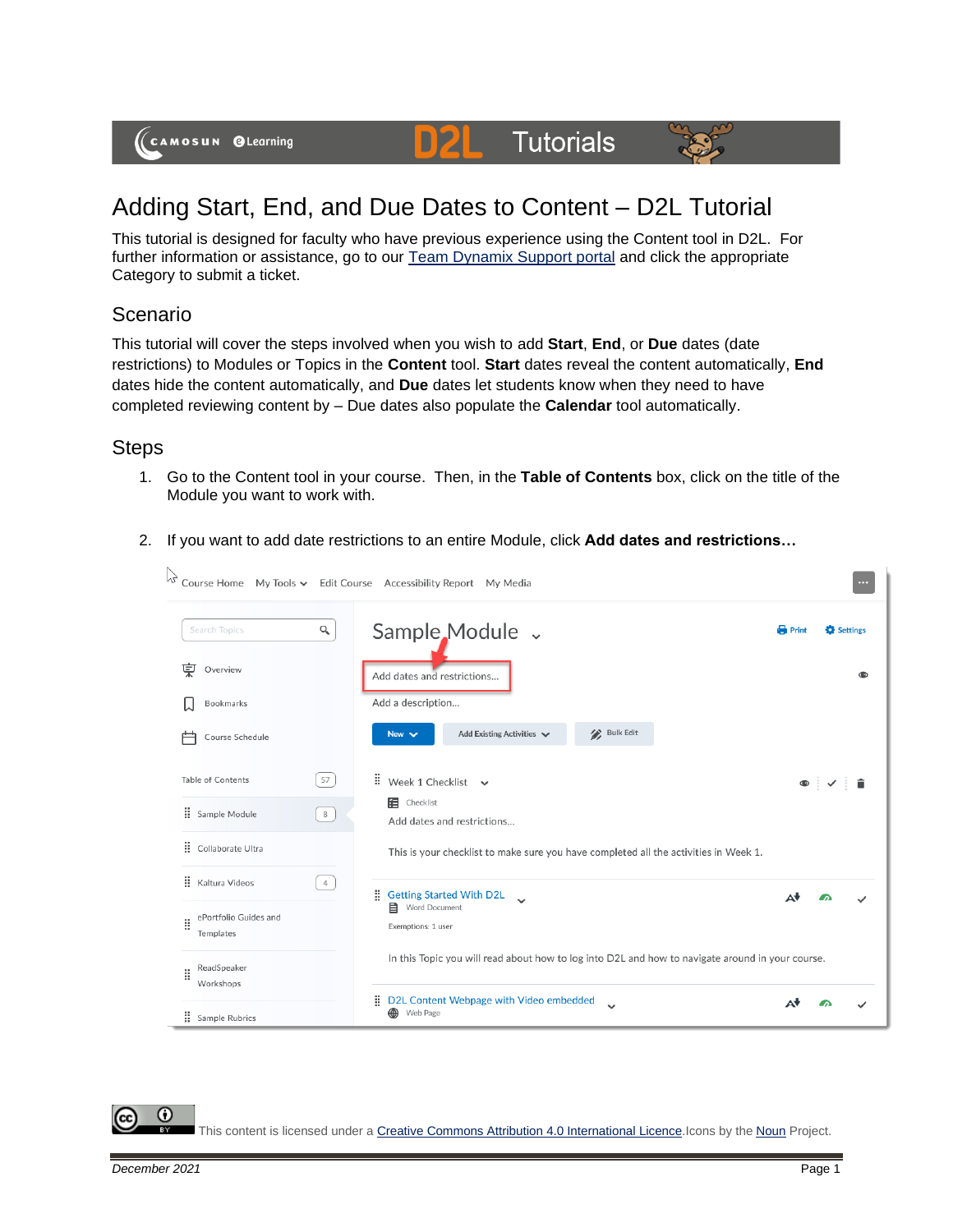3. Click **Add start date…** to open a calendar from which you can select days and times to open the Module. Click the **X** to "turn off" the Start date. The process is similar for **Add due date…** and **Add end date…** Make sure to click **Update** to save your changes.

|                      |                         | $\sqrt{\lambda}$ Course Home My Tools $\sim$ Edit Course Accessibility Report My Media |              | $\cdots$     |          |
|----------------------|-------------------------|----------------------------------------------------------------------------------------|--------------|--------------|----------|
| Search Topics        | $\mathsf{Q}_\mathsf{c}$ | Sample Module v                                                                        | <b>Print</b> | Settings     |          |
| 叓<br>Overview        |                         | <b>Start Date</b><br>Due Date<br><b>End Date</b>                                       |              | $\bullet$    |          |
| Bookmarks            |                         | Add start date<br>Add due date Add end date                                            |              |              |          |
| 户<br>Course Schedule |                         | <b>Release Conditions</b><br><b>Create</b><br><b>Browse</b>                            |              |              |          |
| Table of Contents    | 57                      |                                                                                        |              |              |          |
| : Sample Module      | $^{\rm 8}$              | <b>Update</b><br>Cancel                                                                |              |              |          |
| Collaborate Ultra    |                         | Add a description                                                                      |              |              |          |
| : Kaltura Videos     | $\overline{4}$          | / Bulk Edit<br>Add Existing Activities V<br>New $\vee$                                 |              |              |          |
|                      |                         | $\lambda$ Course Home My Tools $\sim$ Edit Course Accessibility Report My Media        |              |              |          |
| Search Topics        | Q                       | Sample Module v                                                                        |              | <b>Print</b> |          |
| 莫<br>Overview        |                         | <b>End Date</b><br><b>Start Date</b><br>Due Date                                       |              |              |          |
| Bookmarks            |                         | ■ 11/16/2021<br>9:00 AM<br>$\times$<br>Add due date Add end date                       |              |              |          |
| Course Schedule      |                         | Release Conditio                                                                       |              |              | Settings |
| Table of Contents    | 57                      | <b>Browse</b><br><b>Create</b>                                                         |              |              |          |
| Sample Module        | $_{\rm 8}$              | <b>Update</b><br>Cancel                                                                |              |              |          |
| : Collaborate Ultra  |                         | Add a description                                                                      |              |              |          |

 $\overline{0}$ (cc This content is licensed under [a Creative Commons Attribution 4.0 International Licence.I](https://creativecommons.org/licenses/by/4.0/)cons by the [Noun](https://creativecommons.org/website-icons/) Project.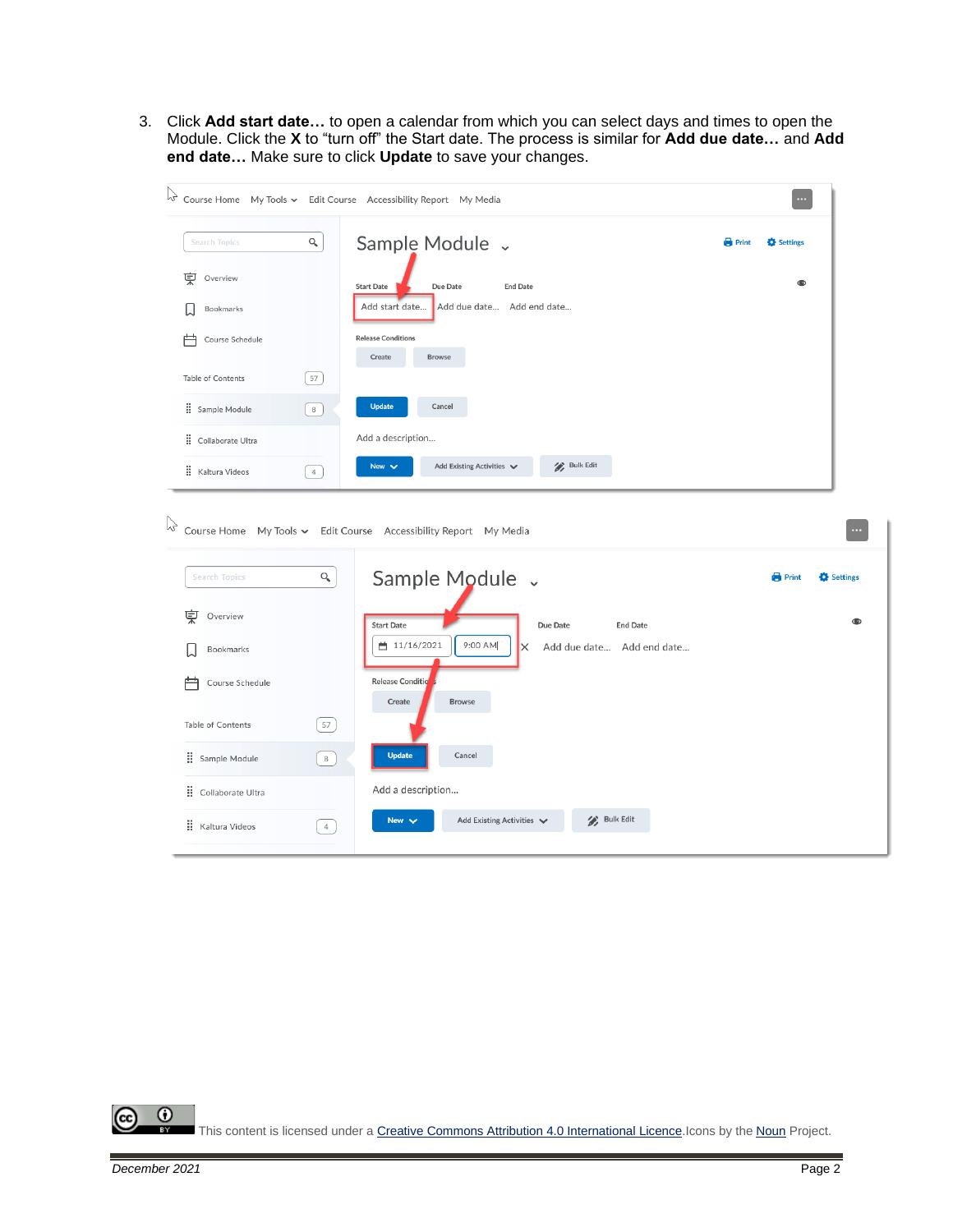4. If you would like to add **Start**, **End**, or **Due** dates to only one Topic, click on the down arrow next to the Topic title and select **Edit Properties In-place**.

| My Tools v Edit Course Accessibility Report My Media<br>Course Home |                                                                                                         |  |  |  |  |  |  |
|---------------------------------------------------------------------|---------------------------------------------------------------------------------------------------------|--|--|--|--|--|--|
| Q<br>Search Topics                                                  | Sample Module v                                                                                         |  |  |  |  |  |  |
| Ų<br>Overview                                                       | Starts Nov 16, 2021 9:00 AM                                                                             |  |  |  |  |  |  |
| Bookmarks                                                           | Add a description                                                                                       |  |  |  |  |  |  |
| Course Schedule                                                     | <b>Bulk Edit</b><br>Add Existing Activities V<br>New $\vee$                                             |  |  |  |  |  |  |
| Table of Contents<br>57                                             | Week 1 Checklise<br>Ħ.<br><b>E</b> Checklist                                                            |  |  |  |  |  |  |
| Sample Module<br>8<br>H<br>Begins November 16                       | This is your checkl<br>mpleted all the activities in Wee<br>w Topic                                     |  |  |  |  |  |  |
| ä<br>Collaborate Ultra                                              | <b>Edit Properties In-place</b><br>$\mathbb{F}$<br>Ħ.<br><b>Getting Started W</b><br>Word Document<br>目 |  |  |  |  |  |  |
| H<br>Kaltura Videos<br>$\ddot{4}$                                   | Hide from Users<br>Exemptions: 1 user<br>Submit Feedback                                                |  |  |  |  |  |  |
| ePortfolio Guides and<br>H<br>Templates                             | In this Topic you w<br>D2L and how to navigate arour<br>Move Down                                       |  |  |  |  |  |  |
|                                                                     | Move To<br>H<br><b>D2L Content Web</b><br>$\checkmark$                                                  |  |  |  |  |  |  |
| ReadSpeaker<br>ä<br>Workshops                                       | <b>B</b> Web Page<br>Delete Topic                                                                       |  |  |  |  |  |  |
| ÷<br>Sample Rubrics                                                 | ÷<br>Sample HTML Page in D2L with a Template<br>Web Page<br>⊕                                           |  |  |  |  |  |  |

5. Click **Add dates and restrictions…**

| M <sub>7</sub><br>Course Home            |                | My Tools v Edit Course Accessibility Report My Media                                               |                                   |
|------------------------------------------|----------------|----------------------------------------------------------------------------------------------------|-----------------------------------|
| Search Topics                            | Q              | Sample Module v                                                                                    | <b>Print</b><br><b>C</b> Settings |
| Overview                                 |                | Starts Nov 16, 2021 9:00 AM                                                                        |                                   |
| Bookmarks                                |                | Add a description                                                                                  |                                   |
| Course Schedule                          |                | <b>Bulk Edit</b><br>Add Existing Activities V<br>New $\vee$                                        |                                   |
| Table of Contents                        | 57             | $\qquad \qquad \vdots \qquad \qquad \text{Week 1 Checklist} \qquad \qquad \text{Week 1 Checklist}$ | $\bullet$ : $\checkmark$ :        |
| Sample Module<br>H<br>Begins November 16 | 8              | Checklist<br>Add dates and restrictions                                                            |                                   |
| : Collaborate Ultra                      |                | This is your checklist to make sure you have completed all the activities in Week 1.               |                                   |
| : Kaltura Videos                         | $\overline{4}$ | н.<br><b>Getting Started With D2L</b><br>$\checkmark$<br><b>目</b> Word Document                    | Δ₩                                |
| ePortfolio Guides and<br>ă<br>Templates  |                | Exemptions: 1 user                                                                                 |                                   |
|                                          |                | In this Topic you will read about how to log into D2L and how to navigate around in your course.   |                                   |

This content is licensed under [a Creative Commons Attribution 4.0 International Licence.I](https://creativecommons.org/licenses/by/4.0/)cons by the [Noun](https://creativecommons.org/website-icons/) Project.

 $\overline{0}$ 

(cc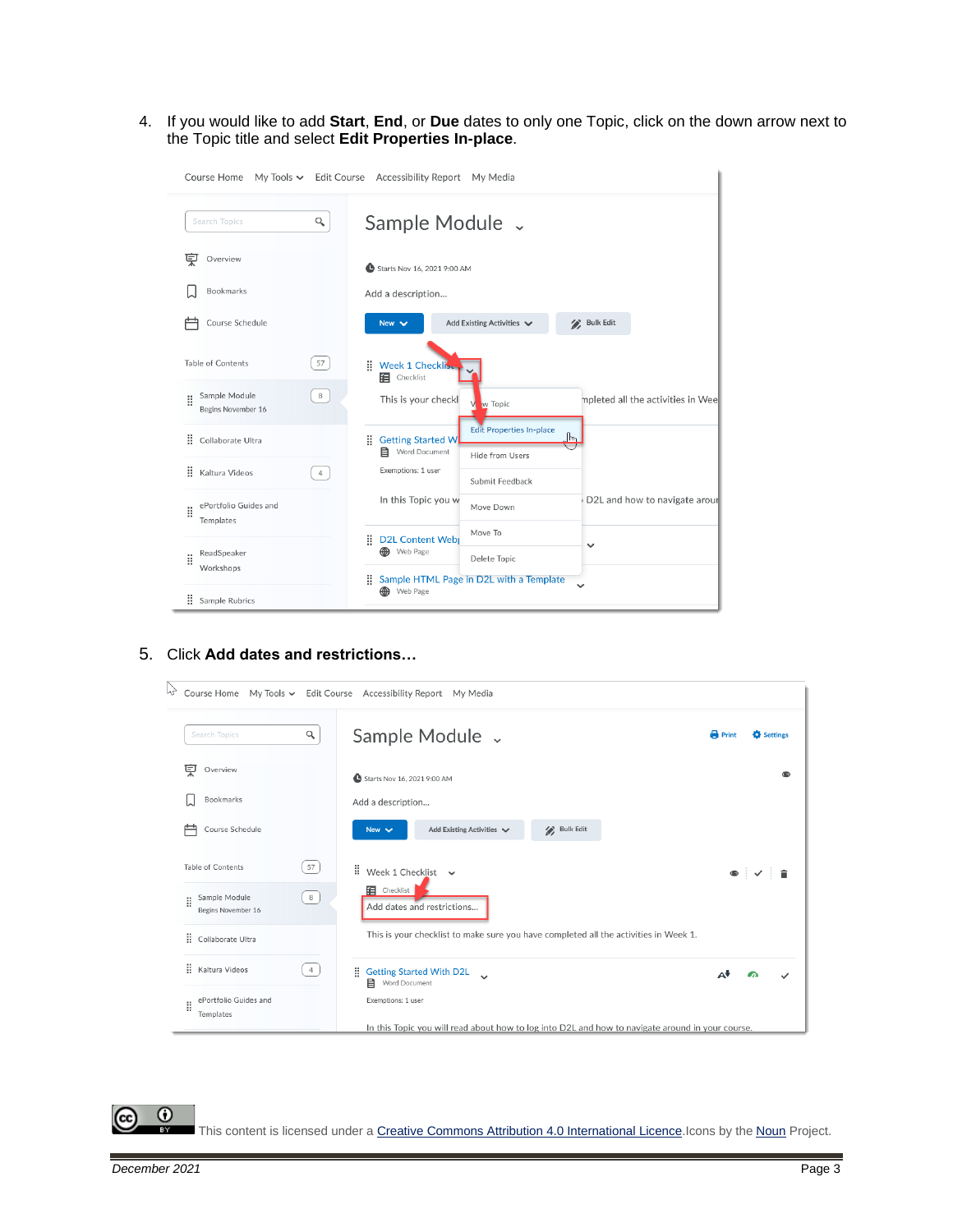6. Click **Add start date…** to open a calendar from which you can select days and times to open the Module. Click the **X** to "turn off" the Start date. The process is similar for **Add due date…** and **Add end date…** Make sure to click **Update** to save your changes.



 $\odot$ 

This content is licensed under [a Creative Commons Attribution 4.0 International Licence.I](https://creativecommons.org/licenses/by/4.0/)cons by the [Noun](https://creativecommons.org/website-icons/) Project.